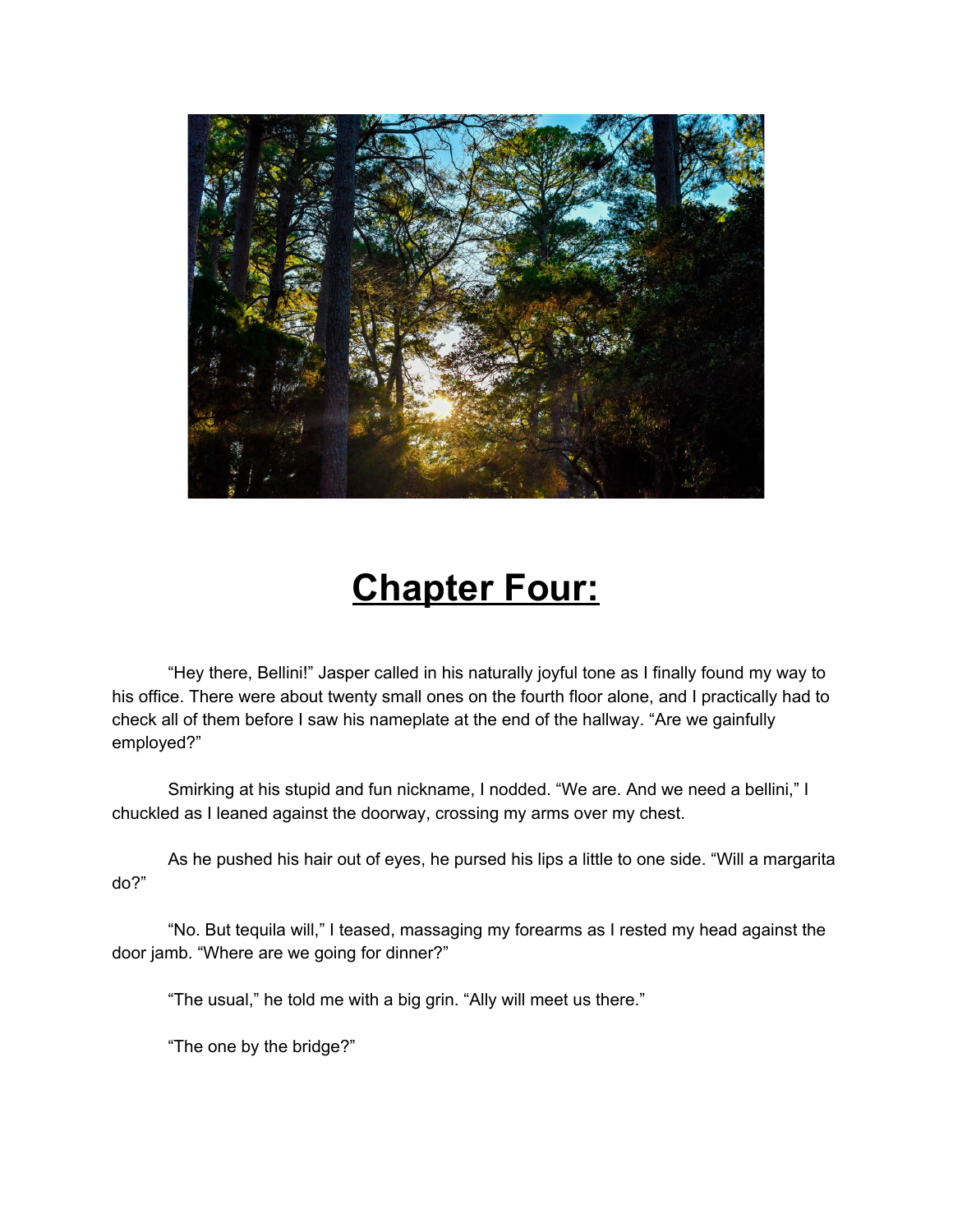Jasper nodded excitedly. "You bet your sweet ass! It's enchilada night." He beamed as he stood from his chair before grabbing his leather jacket along with his helmet. He rode a death trap that he called a motorcycle. It scared the hell out of me. He tried more than once to give me a ride. I always politely declined. "And we've got some celebrating to do."

"I think you're more psyched than I am," I replied dryly as I walked behind him down the hall to the elevator once again. The building was quiet, and most of the paper pushers had gone for the day already.

Throwing one of his arms around me, he pressed the button twice. "Well, after a few shots, we can change that. Oh! I know what we should do! We should hit Fast Eddie's and play some pool. We haven't done that in forever."

"I don't have the cash for that," I answered with a frown. Dinner was one thing...

He scoffed. "Do you think you're paying for a thing today? It's your party, baby girl!" He leaned his head against mine after he pressed the lobby button. "We're coworkers now!"

"I work for Mr. Masen, not Eagle Gas. There is a difference," I pointed out, reaching up to touch his nose playfully.

Using his arm that dangled over my shoulder, he waved me off. "Whatever. Same thing, close enough. So, when do you start?"

"Friday. He told me that he'd like me to- uh, improve my wardrobe tomorrow. That I needed to maintain a certain appearance while I'm working for him. I have an expense account to cover all of that stuff, though."

"Ah, gotcha. Alice would love to help you with that."

I frowned deeply at the thought. I hadn't even considered it. How was I going to explain the fact that I was buying new lacy panties and bras for work to her if she came along? And she would wish to. Sighing, I tried to think of what I would do. I should have figured she would want to go shopping for an outfit for the occasion. I decided it was best to cross that bridge when we get to it. I hoped to get lucky, and it wouldn't come up. If all else failed, I would go later.

So, I changed the subject. He didn't notice that kind of stuff as Alice would have. That was the great thing about Jasper. He was brilliant, friendly, and generous, but he had the attention span that rivaled most five-year-olds. It was a little scary, honestly.

"What are you thinking about eating?" I asked smoothly. Gently, I patted his firm stomach through his crisp blue button-down shirt. "Enchiladas, obviously. But what kind?"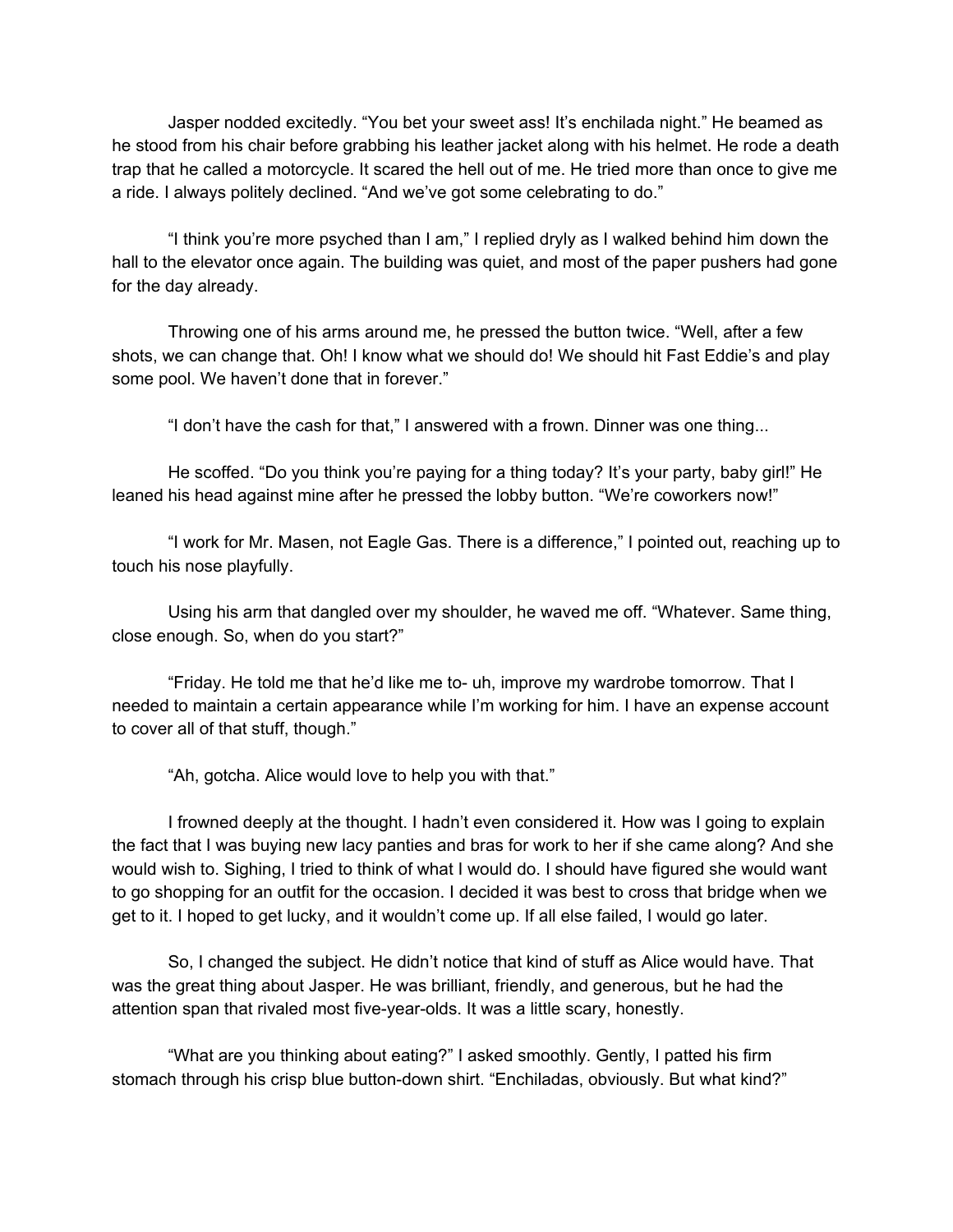He knew right away. "I'm getting the cheesy ones with chili sauce. And I'll get me a beer."

"God. I am so glad that I don't have to sleep next to you tonight," I teased lightly. He laughed as the elevator doors opened, the sound echoing in the empty space. We walked out together, his arm still around me.

Jasper bumped his hip against mine. "Girl, you should be. I can clear rooms."

"So classy, Jazz. Oh, so classy," I answered with a disgusted face, patting his hand.

"I aim to please." He wiggled his eyebrows at me, squeezing my shoulder. Opening the glass door for me like a gentleman, Jasper led us into the parking lot. Right by the front entrance was a sleek black car with dark-tinted windows. "That's your boss's ride," he pointed out.

"Fancy," I commented, feeling a bit out of place and awkward as I looked at it. I had never even met someone that had a vehicle that nice, let alone be rich enough to have a driver. I briefly wondered what he was worth, but I didn't linger on the thought because the chauffeur came to the front of the car and opened the back passenger side door.

I automatically glanced behind me to see who was coming as if I didn't know. Mr. Masen- Edward was just getting out of the building with his tie hung around his neck and his jacket over his arm. He looked at Jasper and then met my eyes, a strange expression brewing on his face. I frowned slightly, pulling away from my friend's grip.

"Hm?" Jasper mumbled as he looked at me, wondering why I had tugged away from him so quickly. Then he peeked back and realized my reasons for himself. "Oh! Hello, Mr. Masen."

"Whitlock," he spoke his name briskly, looking between us. "Have big plans for the night?"

He didn't seem to notice the tension in the air. Nodding, he grinned at his boss proudly. "Yes, sir. We're, my wife and I, are taking your newest employee out to dinner and to shoot some pool." Jasper smiled at me, winking happily. He was thrilled for me, which was nice. I fleetingly wondered if he would still be proud to be my friend if he knew what I was doing.

His expression changed, and he nodded in approval. He looked up at me for a long second before he spoke. "Sounds like a good night." Edward grinned genuinely as he had outside his door when I was leaving earlier, making my brain go a little blank. We were just staring at one another. "I'm glad that you consider your employment with me as something worth celebrating," he said directly to me, leaning in a bit.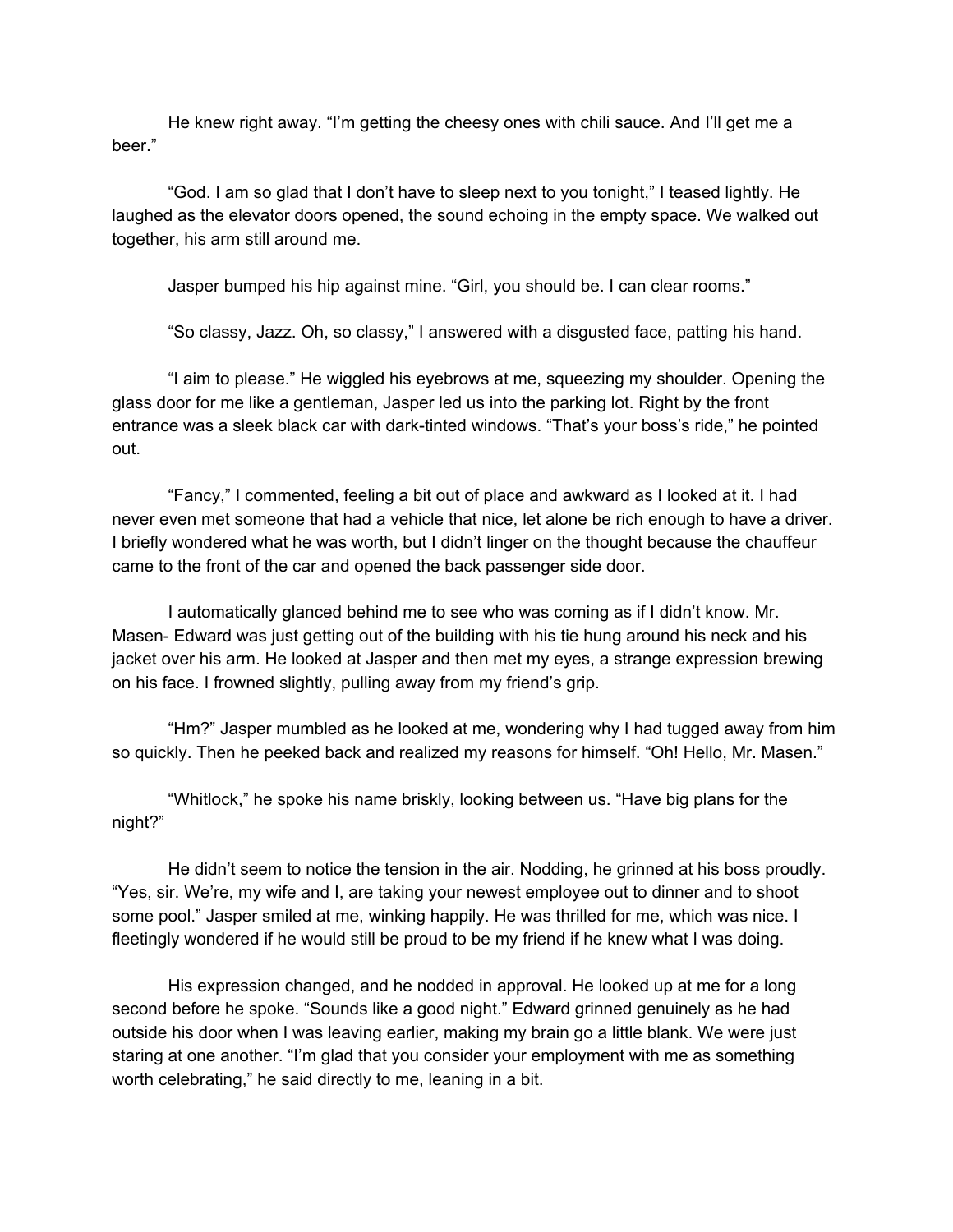"Of course, it is!" Jasper answered for me as he put his arm around me once again with his fingers on my shoulder. "I promise that you've made a good decision in hiring Bella. I've known her since high school. Not only is she whip-smart, but she's a hard worker and an amazing person. There isn't a better woman for the job," he continued to sing my praises.

"Ha." Edward murmured. He licked his lips in amusement as his cheeks heated just a little. Mine were on fire from my friend's words and the weird situation I was in. "You don't have to sell me on her," he quipped as he put his hand on his heart. "I've already hired her. But you're right, though. I think I made an excellent decision. Thank you for sending her my way." When he said the last sentence, he was looking directly at me. My breath caught in my throat. My friend didn't notice.

"Absolutely." Jasper grinned like a proud papa. "I'm so glad everything worked out."

My new boss bowed his head. "I am, too." His warm green eyes raked over my body before glancing back at him. "Anyway, have a good time, you two."

Sliding into the car, the driver shut the door and quickly looped to the other side. With that, they sped away, leaving nothing behind in their wake. Not even dust. The whole thing happened so fast that I wasn't sure what to say. They chatted about me like I wasn't there, but honestly, that was probably my fault as much as it was theirs. It wasn't as if I spoke up or anything.

It was perhaps for the best that I just kept my mouth shut.

Abruptly, a thought popped into my head while we watched the shiny black car drive away. Jasper, though he didn't understand what my employment entailed, was my pimp.

I laughed out loud a bit hysterically, suddenly and loudly. He looked at me in confusion, like I had lost my mind. I probably had.

He leaned his head to the side, his nose wrinkled. "Girl, what has gotten into you?"

There honestly wasn't a damn thing I could tell him. Finally, I shook my head.

"I have no idea," I simpered, wiping a hand across my eyes to clear away the few stray tears that spilled out. "I haven't eaten all day, and I'm starving. I'll meet you over there?"

"Sure thing." He grinned reassuringly, placing a kiss on the top of my head before he patted my shoulder. "See you in a few."

My best friend was already there, waiting with a round of tequila.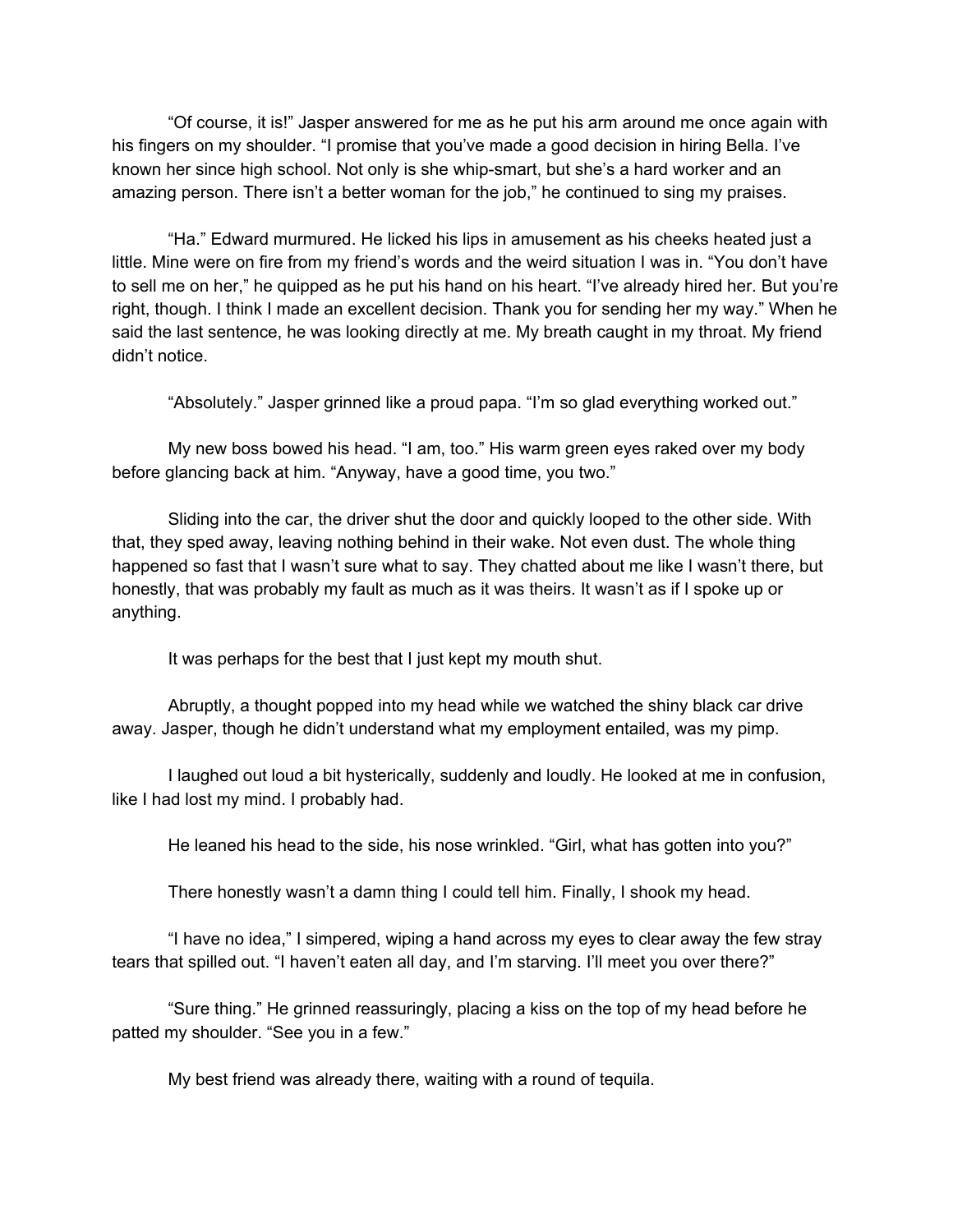"Holy crap on a cracker! I can't believe it!" She beamed when we sat down at the table, just like her husband had when he spoke about me to our new shared boss. "I told you this day would come!" She raised her shot glass in the air. I tapped mine against it and grinned slightly, feeling embarrassed that they were paying so much attention to me. "Welcome back to the world of the working, baby!"

"To Bells!" Jasper threw his back before grinning wickedly. Then he picked up his beer. "Let's get some food! Where's our waitress?"

"Right here," the little girl said in a rush as she came to us. She was busy, and you could tell she was flustered. She probably had a ten table section, which was full because of the special they had every Wednesday night. "Sorry to keep you waiting."

"That's alright, darlin. I know you're swamped. If you need to finish with your other tables first, we understand. We will wait until you're ready," Jasper answered with all his southern charm practically oozing out of him. Then he winked at her.

She ate it up, giggling a little nervously as she smiled back. "Ah, you're so sweet! No, it's okay. I'm ready for you now," she squeaked, fluttering her eyelashes at him.

Alice and I rolled our eyes, smirking at each other. Jasper would have flirted with a brick wall given half a chance. He had always been that way. And because he was charming, as well as good-looking, he got whatever he wanted with women. But he was as harmless as he was a gentleman, which made him even more appealing.

He lifted his menu for her to take. "I'll make this easy for you, sugar. We want two enchilada meals with cheese and chili sauce," he informed her as he waved his finger between him and his wife. "She's the hard one, though," he teased as he pointed at me.

Once again, I rolled my eyes but at him. Another thing he liked to do, besides flirt with people, was give them a hard time. His charms weren't as effective on me anymore, but he could always make me flustered if he really tried. "I'd like enchiladas with flour tortillas. Beef, with cheese sauce on one and sour cream sauce on the other, please. And can I have a side of the house dressing? Thanks."

"See, I told you," Jasper said to the girl as he took my plastic menu and gave it to her. He playfully shook his head. "She has always got to be the complicated one."

She bit her lip for a moment, giggling softly. "That's okay. I think I got it." She winked back at him and smiled. Then she practically skipped off.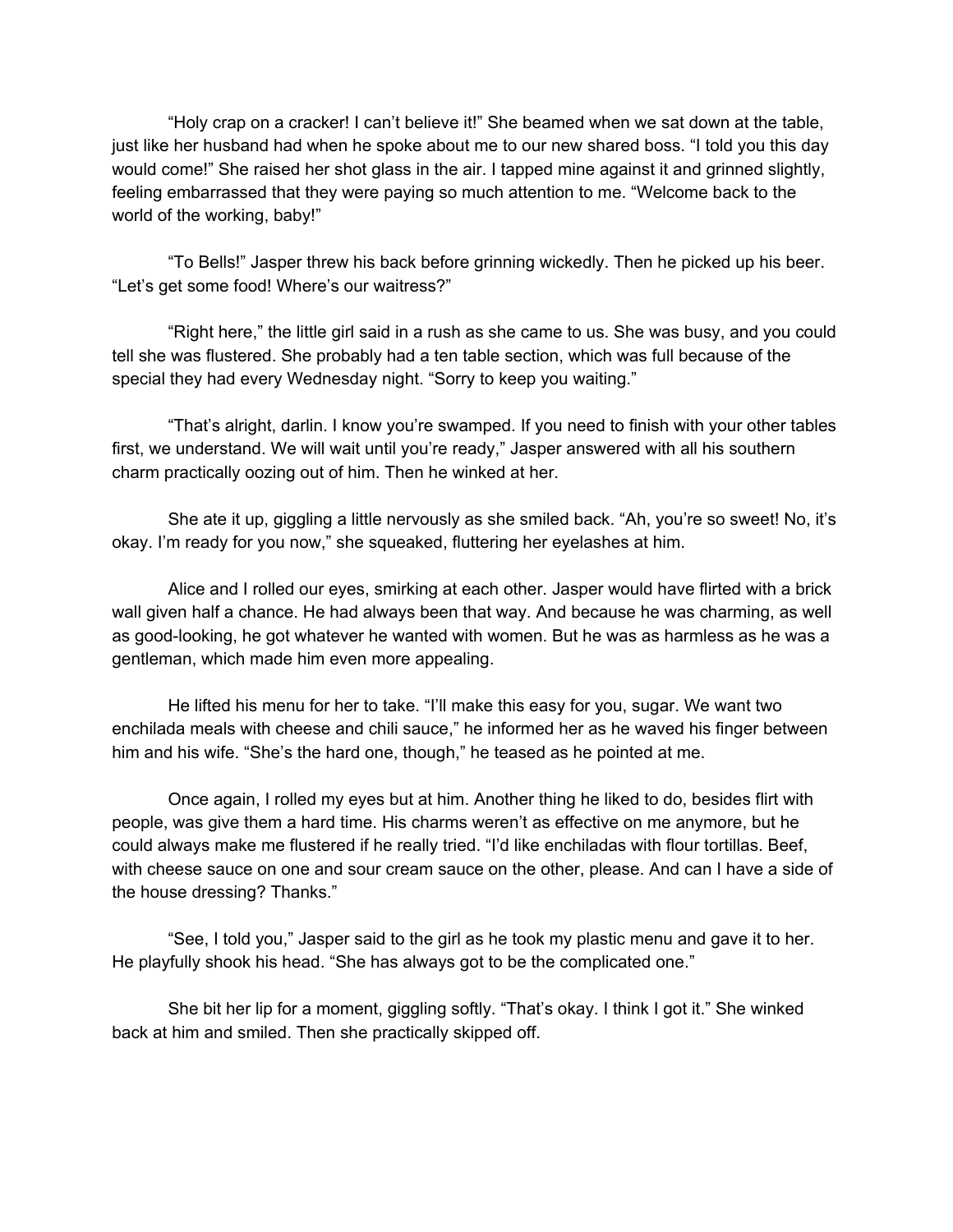"Must you do that with every living creature you meet?" Alice asked in fake annoyance. She didn't care. She thought it was funny, and it was one thing that she liked about him. It always worked on her.

"Yeah, shy much?" I added in since he was such an ass to me.

He didn't look the least bit ashamed. "Oh, Bella, baby, you know that I'm about as shy as a whore on Bourbon Street." He wiggled his eyebrows at me as he took a drink of his beer.

Leaning in real close, I lowered my voice as I ducked my head. "And Jasper, my dear sweet innocent friend... Exactly how do you know how shy they are?"

Choking on his drink, it dribbled out the corners of his mouth as he coughed. I wasn't sure if it was my words or the timing, but his look of agony had Alice rolling. She smacked him on the back several times as he sputtered, laughing the entire time.

"Harpies," he mumbled at our chortling. It just made us laugh harder. Poor Jasper. He had it so rough sometimes. "You're both banshees. You like my suffering."

"You bring it on yourself." Alice shook her head.

"Bella needs to go shopping tomorrow!" He blurted out, looking directly at me as he did so. He would do anything to make us stop.

Even throw his friends under the bus.

I narrowed my eyes on him. I couldn't believe that bastard sold me out like that. He knew I hated to shop and even more so when it was with Alice. But he also knew I would never tell her 'no.' "You bitch!" I snapped at him automatically.

"Takes one to know one!" He playfully sneered over his beer.

"Shopping? What kind of shopping?" Alice ignored our exchange.

"Everything." I shrugged slowly, trying to make it seem more tedious than it really was. "Uh… Clothes. Shoes. Makeup. I need to get my hair styled, too. Just that sort of thing. I've got an expense account," I told her, thinking about the black card burning a hole in my pocket. "It's not like we're bargain hunting. I know how you like to do that."

Her eyes got wider with excitement. "Oh, sweet! Shopping spree! Yay!" She looked off into the distance, pondering about something for a second. "I've got to drop some dresses off at that one kid's store. You know the consignment one I was telling you about? They sold